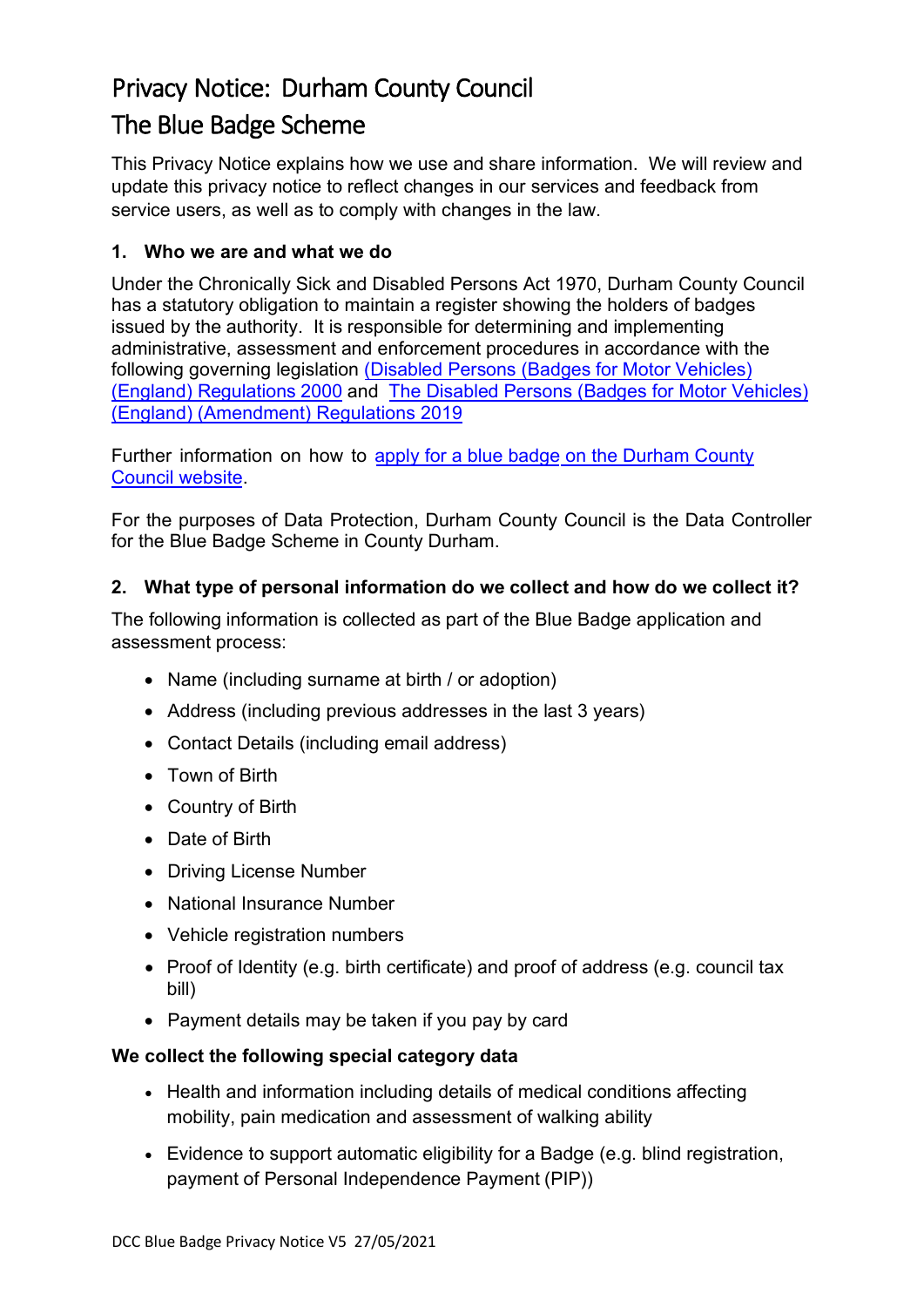• Evidence to support those applicants applying under the hidden illness criteria (e.g. supporting evidence from a health care professional independent of the applicant e.g. OT, Physio, Psychologist, Psychiatrist)

Information is collected by completion of an application form which can be submitted on line, by post, over the telephone or by e mail. Supporting information is also collected from you to evidence your identity and eligibility. Information may also be collected as part of a mobility assessment if applying under physical disabilities. Social care records may be accessed to support your entitlement with your agreement (see below).

The Department of Works and Pensions (DWP) database may also be accessed in order to confirm you meet the automatic eligibility criteria relating to benefits that you receive, with your agreement (see below)

# **3. What is our lawful basis to obtain and use your personal information?**

To enable us to provide services to you, it may be necessary for us to obtain relevant information and to share your personal information with others. To do so we will use the following lawful basis for obtaining and sharing your information:

- Processing is necessary for the performance of a task carried out in the public interest or in the exercise of official authority vested in the controller
- the data subject has given explicit consent to the processing of those personal data for one or more specified purposes\*\*;

For special category data which is more sensitive information, we rely on the following:

- the data subject has given explicit consent to the processing of those personal data for one or more specified purposes\*\*
- Health and Social Care we use it for the provision of health or social care or treatment or the management of health or social care systems and services

\*\*Consent may be provided to enable access to social care information and the Department for Works and Pensions (DWP) information, to support evidence of entitlement to a badge.

## **If you have provided consent and subsequently wish to withdraw consent, you should contact [bluebadgescheme@durham.gov.uk](mailto:bluebadgescheme@durham.gov.uk)**

## **4. What is your personal information used for?**

Durham County Council may use your information for the following purposes:

- For the administration and assessment of the Blue Badge application in accordance with governing legislation.
- For the purposes of Blue Badge parking enforcement
- For the prevention and detection of crime or fraud including data matching under the [National Fraud Initiative](http://www.durham.gov.uk/article/2535/National-Fraud-Initiative)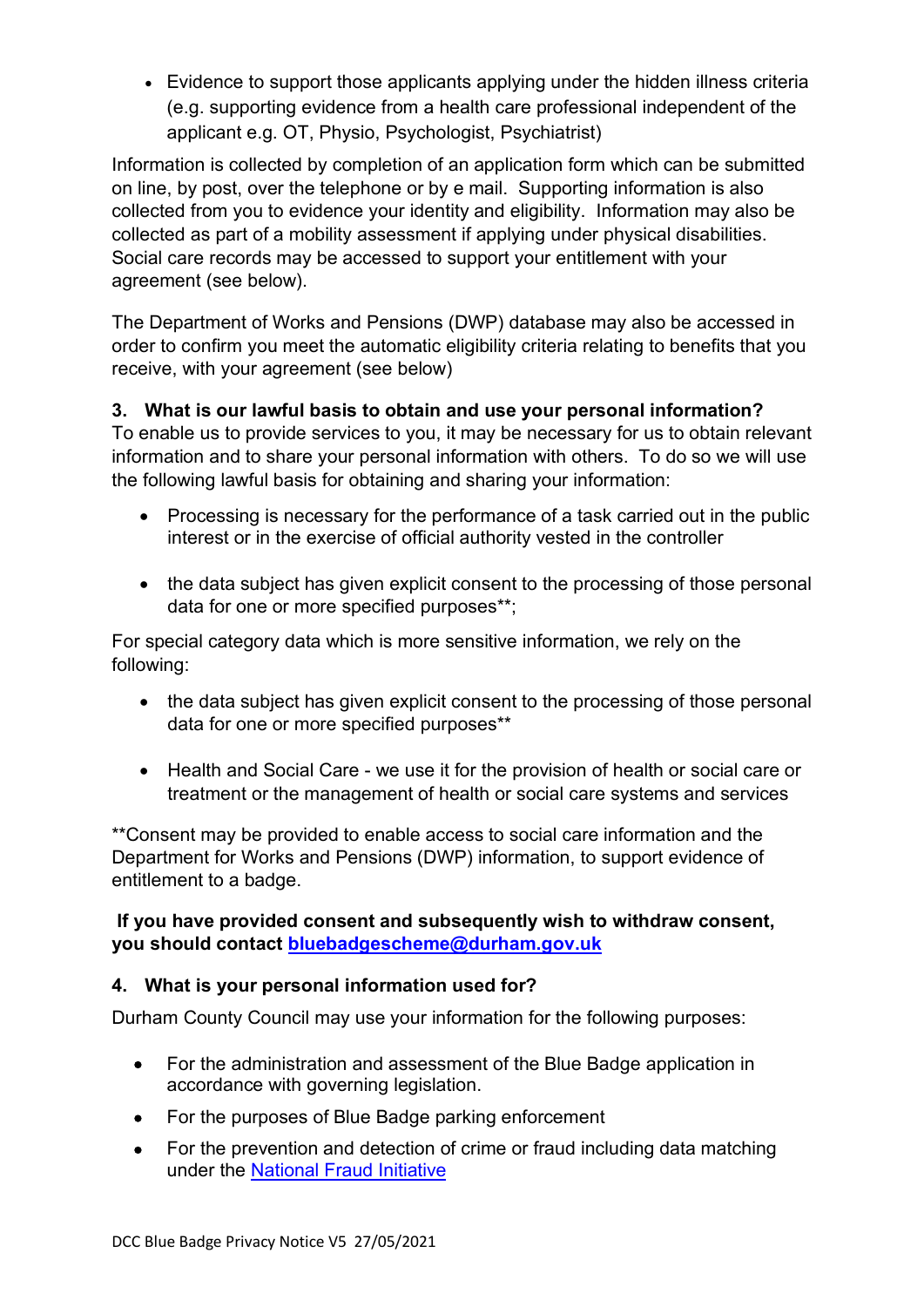# **5. Will your personal information be shared?**

Your information may be shared with the following:

- Northgate Public Services, Valtech UK Limited and Allied Publicity Services (Manchester) Limited as part of a contract for the production of the blue badge
- The Council's parking enforcement team this includes routine sharing of information on lost and stolen badges.
- Other local authority Blue Badge enforcement teams
- Police for parking enforcement
- Your name, address, date of birth, contact information and blue badge details will be shared with the Cabinet Office for data matching under the National [Fraud Initiative](http://www.durham.gov.uk/article/2535/National-Fraud-Initiative)

If you move address to another local authority, your Blue Badge Registration record may be transferred if requested by the new Local Authority.

## **6. How do we keep your information secure?**

The security of your personal information is important to us. This is why we follow a range of security policies and procedures to control and safeguard access to and use of your personal information.

All debit and credit card payments that we transact are encrypted to comply with the relevant statutory and financial requirements.

#### **7. How long will we keep your personal information?**

After we deliver a service to you, we have to keep your information as a business record of what was delivered. The type of service you receive will determine how long we have to keep your information. Our [corporate retention guidelines](http://www.durham.gov.uk/dataprivacy) show how long we keep information for different services. Your records will be retained in accordance with Durham County Councils records retention schedule for Adult and Health Services as follows:

- 1 year after expiry or cancellation of the badge
- 3 years for unsuccessful applications.

## **8. Personal information processed outside of the European Union (EU)?**

We do not process your personal data outside of the EU

## **9. Marketing**

At no time will your information be used or passed to others for marketing or sales purposes, or for any commercial use without your express consent.

#### **10. What are your information rights?**

Your Information Rights are set out in the law. Subject to some legal exceptions, you have the right to:

- request a copy of the personal information the council holds about you
- have any inaccuracies corrected;